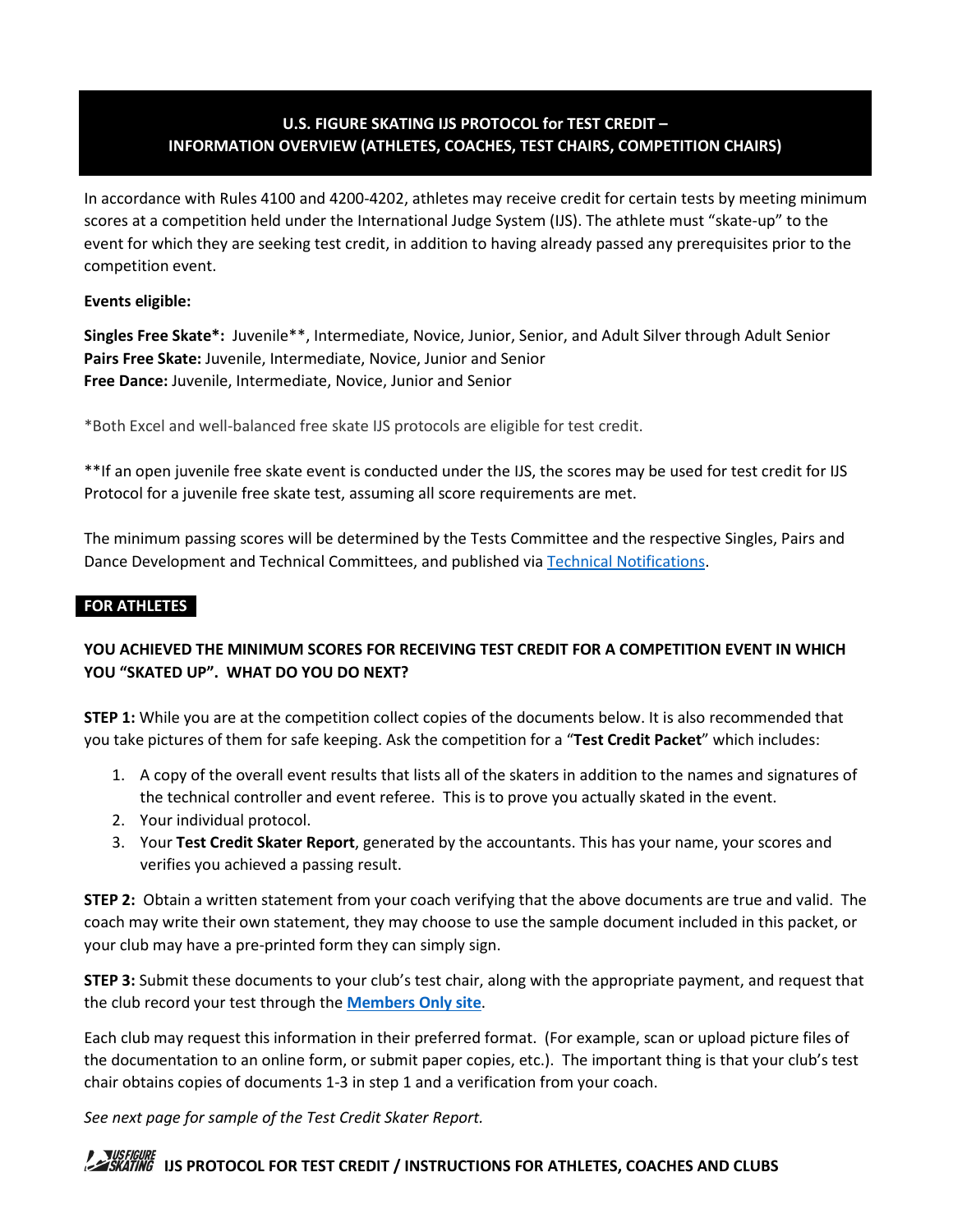## **FOR COMPETITION CHAIRS**

Nonqualifying competitions are asked to make the required documents available to athletes requesting them. It is recommended that competitions put together "**Test Credit Packets**", and make them available for sale for a nominal fee. A skater should be able to request a "**Test Credit Packet**" wherever results are made available. It will likely require the skater asking, then sending a volunteer to the accounting room to create it. It will include:

- 1. A copy of the overall event results, that lists all of the skaters, in addition to the names and signatures of the technical controller and event referee. This is to prove the skater actually skated in the event.
- 2. The skater's individual protocol / detailed judges' scores sheet
- 3. The skater's individual **Test Credit Skater Report**, generated by the accountant. See the picture below.

#### **SAMPLE OF NEW TEST CREDIT SKATER REPORT:**

2017 Fall Figure Skating Invitational TEST CREDIT SKATER REPORT

# Friday, October 06, 2017

Juvenile Girls QR Group A / Free Skate

| Type                           | Min score | Score | Result |
|--------------------------------|-----------|-------|--------|
| <b>Technical Element Score</b> | 8.00      | 25.42 | Pass   |
| <b>Program Component Score</b> | 14.00     | 19.03 | Pass   |
| <b>Segment Score</b>           | 22.00     | 44.45 | Pass   |
| All valid elements             |           |       | Yes    |
| <b>Overall Result</b>          |           |       | Pass   |

####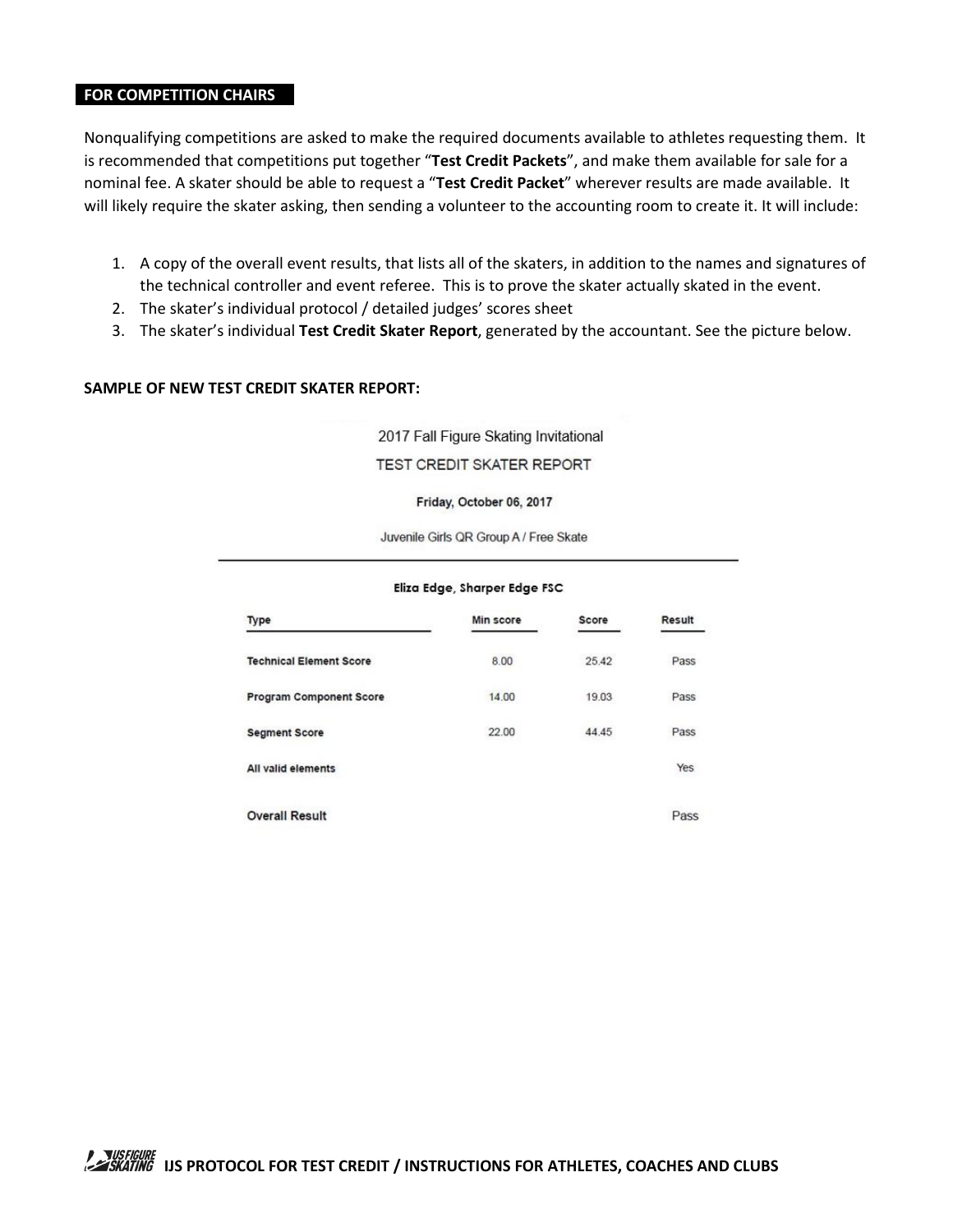### **FOR TEST CHAIRS**

Club test chairs are responsible for collecting test fees and recording the tests via the **[Members Only](https://www.usfsaonline.org/) site**, as with any test. There is an option under the Testing drop-down menu, and the process for entering the required data is very similar to entering a stand-alone test result. Search fields are available to auto-fill the competition name, date, officials, etc.

Test chairs recording the test will need to receive copies of the required documentation, from the athlete (see pgs. 1 and 2).

Clubs may use **whatever method they choose of verifying the documentation** (electronic, paper, create a form, etc.). They may also charge a reasonable administrative fee, in addition to the U.S. Figure Skating fee, to the athletes for providing this service, in lieu of the test fee the athlete would pay to take it on a session.

## **BELOW IS A SAMPLE FORM A CLUB COULD CHOOSE TO CREATE AND POST ON YOUR WEB SITE FOR ATHLETES TO FILL OUT AND SUBMIT BACK TO YOU.**

#### **Sample IJS Protocol for Test Credit Request Form (this is not required)**

| Athlete's Name:                                |                     |                                                                                                                               |
|------------------------------------------------|---------------------|-------------------------------------------------------------------------------------------------------------------------------|
| Athlete's member #:                            |                     |                                                                                                                               |
| Parent name, if under 18:                      |                     |                                                                                                                               |
| E-mail contact:                                |                     |                                                                                                                               |
| Phone contact:                                 |                     |                                                                                                                               |
|                                                |                     |                                                                                                                               |
| Coach's Name:                                  |                     |                                                                                                                               |
| Coach's E-mail:                                |                     |                                                                                                                               |
| Coach's Phone:                                 |                     |                                                                                                                               |
|                                                |                     | I verify that the athlete listed above is eligible to receive Test Credit through IJS protocol. I have seen the unaltered and |
|                                                |                     | correct scores, which match the protocol the athlete is submitting. I understand that altering a protocol sheet to meet the   |
|                                                |                     | test requirement is considered an ethics violation of U.S. Figure Skating and The Professional Skaters Association.           |
| Coach's signature:                             |                     |                                                                                                                               |
|                                                |                     |                                                                                                                               |
| Name of competition:                           |                     |                                                                                                                               |
| Date of competition:                           |                     |                                                                                                                               |
| Select the test you are requesting credit for: |                     |                                                                                                                               |
| <b>SINGLES FREE SKATE TESTS</b>                | <b>PAIRS TESTS</b>  | <b>DANCE TESTS</b>                                                                                                            |
| Juvenile (\$ xx)                               | Juvenile (\$ xx)    | Juvenile (\$ xx)                                                                                                              |
| Intermediate (\$xx)                            | Intermediate (\$xx) | Intermediate (\$xx)                                                                                                           |
| Novice (\$xx)                                  | Novice (\$xx)       | Novice (\$xx)                                                                                                                 |
| Junior (\$xx)                                  | Junior (\$xx)       | Junior (\$xx)                                                                                                                 |
| Senior (\$xx                                   | Senior (\$xx)       | Senior (\$xx                                                                                                                  |
| Adult Silver (\$xx)                            |                     |                                                                                                                               |

| <b>SINGLES FREE SKATE TESTS</b> | <b>PAIRS TESTS</b>  | <b>DANCE TESTS</b>  |
|---------------------------------|---------------------|---------------------|
| Juvenile (\$ xx)                | Juvenile (\$ xx)    | Juvenile (\$ xx)    |
| Intermediate (\$xx)             | Intermediate (\$xx) | Intermediate (\$xx) |
| Novice (\$xx)                   | Novice (\$xx)       | Novice (\$xx)       |
| Junior (\$xx)                   | Junior (\$xx)       | Junior (\$xx)       |
| Senior (\$xx                    | Senior (\$xx)       | Senior (\$xx        |
| Adult Silver (\$xx)             |                     |                     |
| Adult Gold (\$xx)               |                     |                     |
| Adult Intermediate (\$xx)       |                     |                     |
| Adult Novice (\$xx)             |                     |                     |
| Adult Junior (\$xx)             |                     |                     |
| Adult Senior (\$xx)             |                     |                     |

#### **Please attach to this form:**

- 1. The overall event results, which include the names and signatures of the Event Referee and Technical Controller.
- 2. Your individual protocol
- 3. Your Test Credit Skater report from the competition.